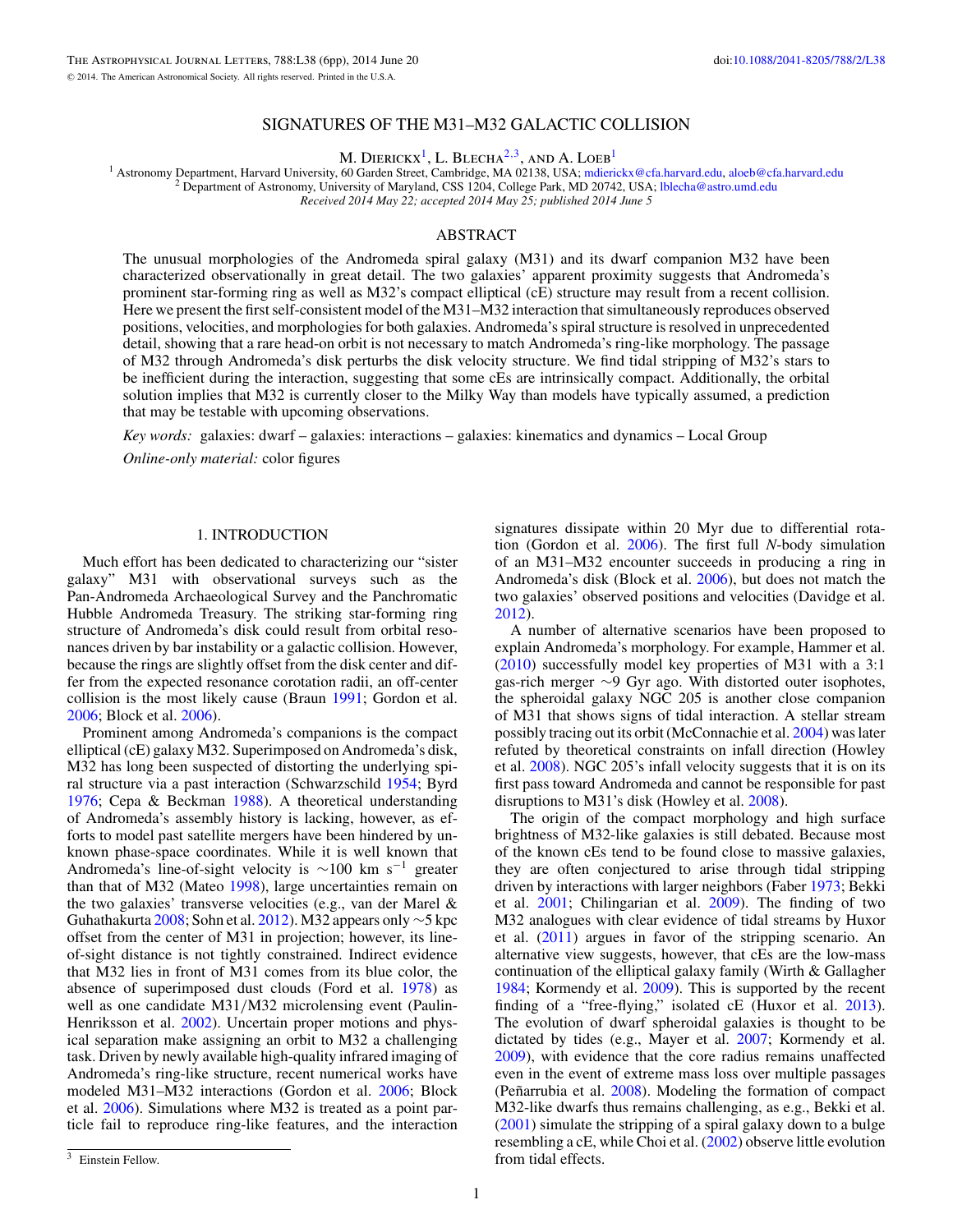Our work uses a combination of full hydrodynamic simulations and test particle modeling to simultaneously reproduce the morphologies and orbits of Andromeda and M32. We describe our numerical methods in Section 2. The results from our fiducial simulation are presented in Section 3, and our conclusions are summarized in Section [4.](#page-5-0)

## 2. SIMULATION METHODS

#### *2.1. Preliminary GADGET Simulations*

First we conduct a preliminary suite of hydrodynamic minormerger simulations with the smoothed-particle hydrodynamics (SPH)*/N*-body code GADGET-3 (Springel [2005;](#page-5-0) Springel & Hernquist [2003\)](#page-5-0). The aim is to constrain the parameter space of the M31–M32 orbit and find a plausible model for M32's progenitor galaxy, accounting for the important effects of dissipative forces. The simulations start with an M31 virial mass of  $1.6 \times 10^{12} M_{\odot}$  and mass ratios ranging from 1:7 to 1:30. To explore the variation in ring structure created by the passage, we simulate collisions with varying incidence angles and impact parameters. From these test simulations we find that spiral structure appearing ring-like at high disk inclination forms even for inclined orbits with impact parameters of the order of 10 kpc, in agreement with results for more moderate mass ratio collisions (e.g., Fiacconi et al. [2012;](#page-5-0) Mapelli & Mayer [2012\)](#page-5-0). Off-center impacts are more probable and more likely to create perturbations offset from the disk center. Crucially, in each case only the first passage is strong enough to excite ringlike waves in the main disk. Later phases of the merger are excluded, as these initial disturbances dissipate within ∼1 Gyr. The persistence time of the spiral structure and minimum mass ratio necessary to excite waves are consistent with the flyby collisions simulated by Struck et al. [\(2011\)](#page-5-0). We conclude that M32 is presently near apocenter and on its way to a second passage through M31.

Given this consideration, plausible progenitor morphologies for M32 are severely constrained. The combination of an intermediate halo concentration parameter  $c_{M32} = 8$  and a small virial mass of  $8 \times 10^{10} M_{\odot}$  matches M32's low rotation velocity, as measured by Howley et al. [\(2013\)](#page-5-0). Aiming to reproduce M32's observed half-light radius of ∼0.1 kpc (Graham [2002\)](#page-5-0), we test a range of masses and physical sizes for the disk and bulge and find that one passage through M31's disk is not sufficient to strip the M32 progenitor to sub-kiloparsec scales. We conclude that the progenitor must be initially compact and bulge-dominated (see also Section [3.4\)](#page-3-0).

#### *2.2. Point-particle Model*

With these initial results at hand we further narrow down the orbital parameter space with a point particle model, aiming to match the observed radial velocities and positions of the two galaxies. Given the impact parameter, inclination range and number of passages inferred from our preliminary hydrodynamic simulations, this approach allows for rapid searching of the parameter space. Here M32 is modeled as a point particle evolving in a fixed Navarro, Frenk and White (NFW) dark matter potential (Navarro et al. [1997\)](#page-5-0) representing M31. To provide plausible cosmological initial conditions, we initialize M32 at approximately the virial radius of Andromeda and with varying angular momentum. Assuming an NFW halo profile, we track the mass enclosed within M32's tidal radius to evaluate tidal stripping and dynamical friction in time.

**Table 1** Initial Conditions for Fiducial Model

| Parameter      | Description               | Andromeda<br>(M31)   | M32                  |
|----------------|---------------------------|----------------------|----------------------|
| $M_{200}$      | Virial mass $(M_{\odot})$ | $1.6 \times 10^{12}$ | $8.0 \times 10^{10}$ |
| $R_{200}$      | Virial radius             | $185$ kpc            | 67 kpc               |
| $\mathcal{C}$  | Halo concentration        | 12                   | 8                    |
| m <sub>b</sub> | Bulge mass $(M_{\odot})$  | $2 \times 10^{10}$   | $8 \times 10^8$      |
| $m_d$          | Disk mass $(M_{\odot})$   | $8 \times 10^{10}$   | $8 \times 10^8$      |
| $f_{\rm g}$    | Disk gas fraction         | 0.1                  | 0.033                |
| a              | Bulge scale length        | $1.8 \text{ kpc}$    | $0.25$ kpc           |
| $R_{\rm d}$    | Disk scale length         | 5.5 kpc              | $0.25$ kpc           |
| $c_0$          | Disk scale height         | $1.14 \text{ kpc}$   | $0.25$ kpc           |

**Notes.** M31 parameters are adapted from Widrow & Dubinski [\(2005\)](#page-5-0). M32 parameters are chosen based on test simulations. We use standard ΛCDM cosmological parameters values of  $H_0 = 70 \text{ km s}^{-1} \text{ Mpc}^{-1}$  and  $\Omega_{\text{m}} = 0.27$ .

For a satisfactory orbit we require the M31–M32 distance to be within the error bars on their relative distance (∼120 kpc; e.g., Freedman [1989;](#page-5-0) Choi et al. [2002\)](#page-5-0). We also require trajectories to be mostly radial with respect to the Milky Way (e.g., van der Marel et al. [2012\)](#page-5-0) by selecting total relative M31–M32 velocities between 90 and 110 km s<sup>-1</sup>. Because Andromeda's two main rings are offset from the galaxy center by 0.5–1 kpc (Block et al. [2006\)](#page-5-0), we select an orbit with an intermediate impact parameter of ∼10 kpc to resimulate at high resolution with GADGET-3. As the orbital match between the approximate semi-analytic model and the SPH code is imperfect, we then tune the orbital solution with repeated SPH runs at intermediate resolution to match the observed M31–M32 configuration.

#### 3. RESULTS

#### *3.1. General Features of the Orbit*

Our final, high-resolution simulation of the best-match orbit has a baryonic (dark) particle mass resolution of  $2 \times 10^4 M_{\odot}$  $(5 \times 10^5 M_{\odot})$ . An overview of our fiducial simulation is presented in Figure [1,](#page-2-0) and its parameters are summarized in Table 1. The observed gas and stellar morphologies of Andromeda are reproduced very well. The off-center impact generates expanding spiral arm structure, which in projection on the sky appears ring-like ("pseudo-rings"), bearing a strong resemblance to infrared maps (e.g., *Spitzer* MIPS in Gordon et al. [2006;](#page-5-0) Draine et al. [2014\)](#page-5-0). Using a combination of infrared imaging, Draine et al. [\(2014\)](#page-5-0) identify a deficiency of dust between ∼16 and 20 kpc on the southwest side of Andromeda's disk, a region also found to be deficient in H i gas (Nieten et al. [2006;](#page-5-0) Braun et al. [2009\)](#page-5-0). Indeed, our contour density maps (Figure  $1(b)$  $1(b)$ ) are consistent with a below-average gas density in that sector. This localized deficiency could be related to the fact that M32 passes through the southwest side of the disk in our simulation.

M32's current observed position is reached 2 Gyr after the start of the simulation, shortly after apocenter. Because M32 and M31 are almost aligned along our line-of-sight and the simulated orbit is close to radial, the low observed M31–M32 relative radial velocity ( $\sim$ 100 km s<sup>-1</sup>) constrains the orbit to be near turnaround. The current M31–M32 separation is therefore near maximum, with M32 lying ∼85 kpc in front of Andromeda in projection on the sky. Although the two galaxies lie close together in projection and are commonly assumed to be at essentially the same distance, our result is within the  $2\sigma$  range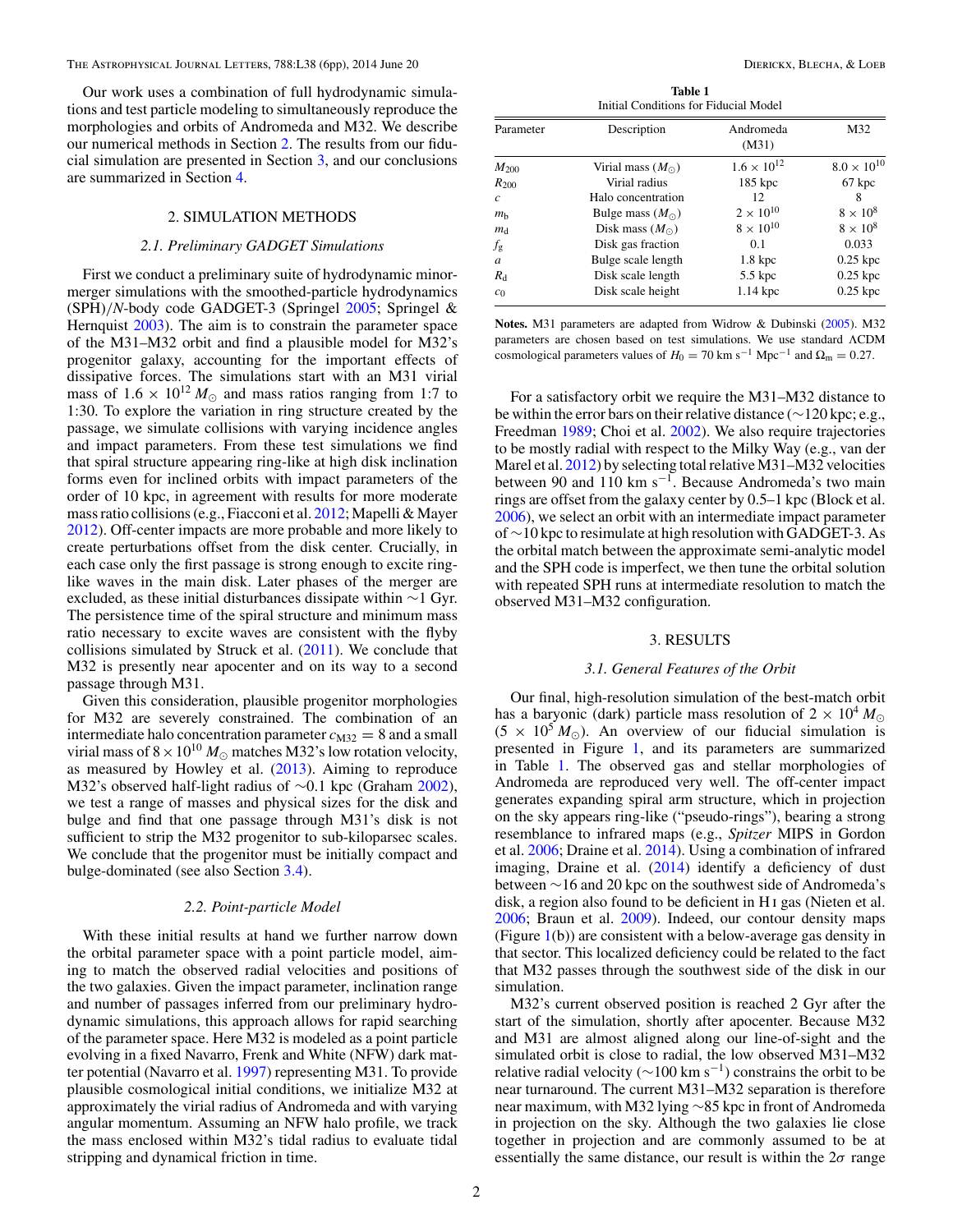<span id="page-2-0"></span>

**Figure 1.** Simulated collision between Andromeda and M32 shown at the time of best match to current observations. Panels (a) and (b): gas morphology viewed face-on and in projection on the sky. Panel (c): face-on M32 dark matter density map (note the larger scale). Panel (d): stellar density map viewed in projection. In panel (b), a dashed ellipse marks the location of M31's 10 kpc pseudo-ring. The dim, incomplete outer ring tentatively identified in infrared images (Gordon et al. [2006\)](#page-5-0) is also reproduced. Black and white lines indicate the trajectories of Andromeda and M32, respectively, and include plus signs spaced every 500 Myr. Angular scales are calculated assuming a distance to M31 of 780 kpc.

(A color version of this figure is available in the online journal.)

of existing distance measurements (Freedman [1989;](#page-5-0) Monachesi et al. [2011;](#page-5-0) Sarajedini et al. [2012\)](#page-5-0). The prediction that M32 lies 10% closer to us than M31 may be testable with improvements in the calibration of red giant branch distance indicators.

Contrary to previous models, which place the collision less than  $\sim$ 200 Myr ago (Block et al. [2006;](#page-5-0) Gordon et al. [2006\)](#page-5-0), in our simulation the passage occurred 800 Myr in the past. This is consistent with the star-forming history of the pseudo-rings, which constrain the last major interaction between M31 and a companion to have occurred at least ∼500 Myr ago (Davidge et al. [2012\)](#page-5-0). Our simulation also shows that a realistic passage with an inclined (non-polar) incidence angle and an intermediate impact parameter of 10 kpc leads to slightly offset pseudo-rings, as observed. A significant amount of the dark matter stripped from M32 has accreted onto M31, while the rest forms largescale tidal features (Figure  $1(c)$ ).

#### *3.2. The Collision's Effect on the Orbit of M31*

Initially at rest in the simulation, M31's total displacement over the course of the interaction is ∼15 kpc. The projected shift of M31's disk on the sky is ∼0°.5 (see Figure 1), comparable to the angle subtended by the full Moon. Note that this could

**Table 2** Velocity Properties of the Fiducial Orbit

| Velocity Magnitude<br>$(km s^{-1})$          | Andromeda<br>(M31) | M32 |
|----------------------------------------------|--------------------|-----|
| Current full $v$                             | 1.6                | 117 |
| Current $v_{\text{transverse}}$              | 1.4                | 53  |
| Mean full $v$ over past 2 Gyr                | 8.8                | 148 |
| Mean v <sub>transverse</sub> over past 2 Gyr | 5.0                | 100 |
| Max full $v$ over past 2 Gyr                 | 33                 | 514 |
| Max v <sub>transverse</sub> over past 2 Gyr  | 16                 | 361 |

also be predicted analytically; in the point-particle limit, a total M31 displacement of twice the initial distance from the M31–M32 barycenter, or 18 kpc, is expected. This highlights the importance that minor dwarf satellites might have had in the dynamical history of the Local Group.

Table 2 presents kinematic information for the two simulated galaxies. M32 is predicted to have a current transverse velocity magnitude of  $\sim$ 50 km s<sup>-1</sup> with respect to the Milky Way. However, since the orbit is presently near turnaround, the current velocity signature on M31 is small; its present transverse speed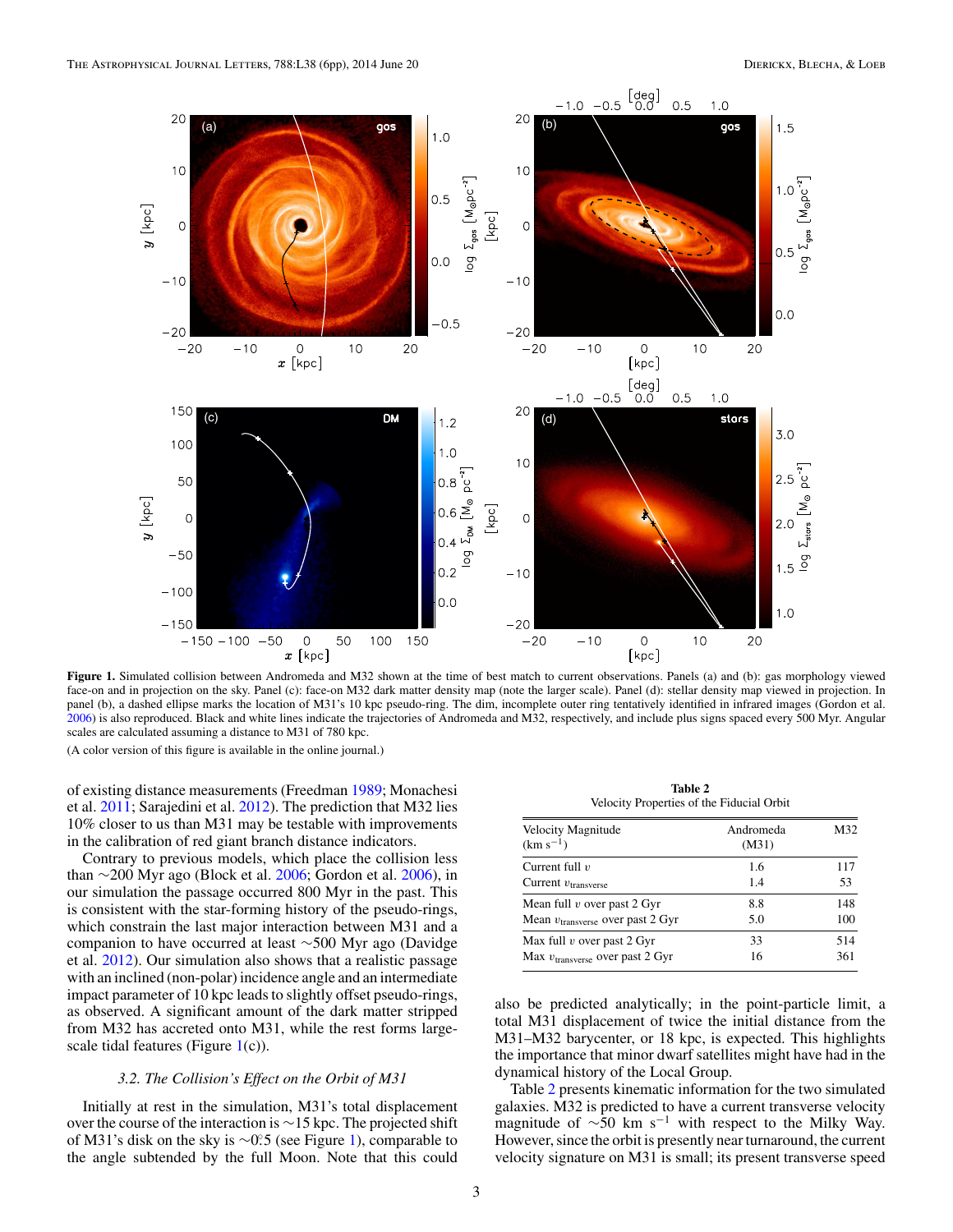<span id="page-3-0"></span>

**Figure 2.** Kinematic structure of Andromeda's stellar disk seen face-on. Left panels: disk evolved in isolation. Right panels: disk after the interaction with M32 (prediction for the current time). The top row shows the corresponding stellar density maps. The bottom row presents the velocity structure of the stellar particles: velocity perpendicular to the disk plane (color scale) and in-plane component along the direction to M31's center (arrows). An arrow of length 1 kpc corresponds to a magnitude of 20 km s<sup>-1</sup>. Included here are all particles within three scale heights of the disk midplane. The data in the right panels are rotated by  $-3^\circ$  around the *x*-axis and  $3°$  around the *y*-axis in order to compensate for the disk tilt induced by M32's passage. The pseudo-ring features produced by the collision are traced out by velocity excursions.

(A color version of this figure is available in the online journal.)

is only  $\sim$ 1.4 km s<sup>-1</sup>. This is consistent with a radial orbit toward our Galaxy, in agreement with Andromeda–Milky Way head-on collision scenarios (Cox & Loeb [2008;](#page-5-0) van der Marel et al. [2012\)](#page-5-0). Various indirect galactocentric transverse velocity estimates yield values of  $V_{tan} \simeq 17–100$  km s<sup>-1</sup> (van der Marel & Guhathakurta [2008;](#page-5-0) Sohn et al. [2012;](#page-5-0) van der Marel et al. [2012\)](#page-5-0) with significant uncertainties. The discovery of five water masers in M31 (Darling [2011\)](#page-5-0) is the first step toward a detailed proper motion study using very large baseline interferometry.

#### *3.3. Kinematic Effects on Andromeda's Disk*

Imperfections in the rotation curve modeling of Andromeda are expected to add a measurable uncertainty to proper motion observations (Darling [2011\)](#page-5-0). In Figure 2 we present a face-on map of Andromeda's stellar disk, showing the velocity perpendicular to the disk plane and the in-plane component along the direction to M31's center. A comparison with M31's disk simulated in isolation highlights the significant perturbations caused by M32's passage. The pseudo-rings map to <sup>∼</sup>40 km s−<sup>1</sup> deviations perpendicularly to the disk plane and in the radial direction. Observed deviations in maser transverse velocities are on the same order (Darling [2011\)](#page-5-0), suggesting that velocity perturbations induced by M32 may affect detailed modeling of M31's disk.

In Figure [3](#page-4-0) we present the averaged radial and tangential components of the stellar and gas particle velocities relative to the disk center. For a simulation where M31 is evolved in isolation, deviations from a smooth velocity profile are only of the order of 5 km s−1, confirming that the perturbations in Figure [3](#page-4-0) are caused by M32's passage. In the northwest quadrant (I) of Andromeda's disk, on average the particles located at a radius of 15–20 kpc have outwardly directed radial velocities peaking at  $\sim$ 30 km s<sup>-1</sup>. This excursion could be related to the location of the simulated passage between sectors I and IV of the disk.

Finally, we note that Andromeda's disk grows in size on the sky as it approaches the Milky Way at  $v_{\text{rad}} \simeq 110 \text{ km s}^{-1}$ . This apparent expansion can be approximated as  $\theta_{\text{app}} \sim R v_{\text{rad}}/D^2$ , where *R*  $\sim$  20 kpc is the physical radius of the disk and *D*  $\approx$ 780 kpc the distance to Andromeda. Because the perturbations to the radial velocity profile due to M32's passage are of order  $\Delta v_{\text{rad}} \sim 30 \text{ km s}^{-1}$  (Figures 2 and [3\)](#page-4-0), the corresponding deviations in angular velocity,  $\Delta\theta_{\text{rad}} \sim \Delta v_{\text{rad}}/D$ , dominate the apparent angular expansion by a factor of 10. Disentangling this effect from peculiar motions and apparent expansion represents a new complication for future maser proper motion studies.

### *3.4. Formation Mechanism of M32*

The formation mechanism of M32-like galaxies remains under debate. Usually found close to massive neighbors, cEs could be tidally stripped remnants, a scenario which does not explain the finding of an apparently isolated M32 twin (Huxor et al. [2013\)](#page-5-0). From a theoretical standpoint, previous simulations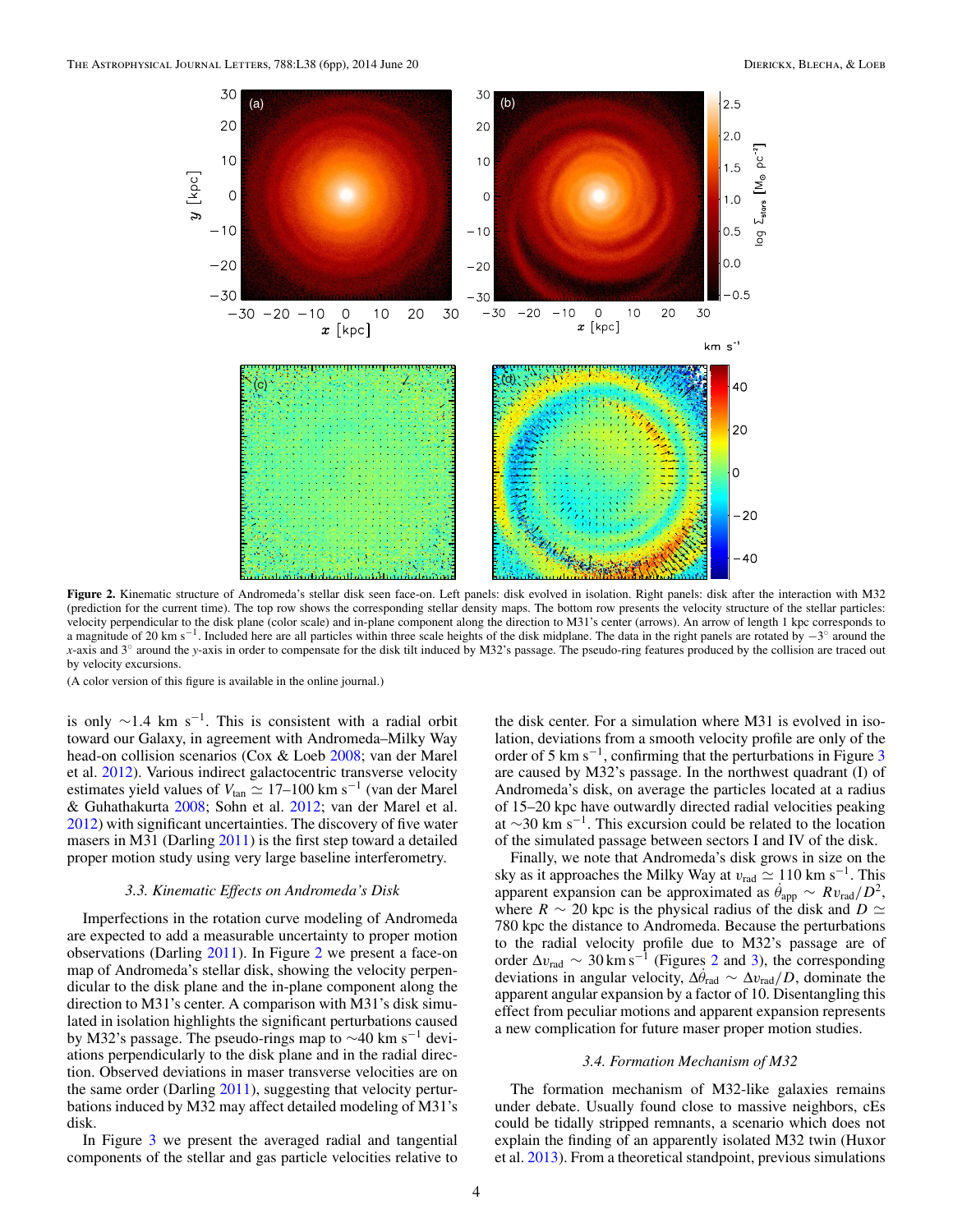<span id="page-4-0"></span>

Figure 3. Components of azimuthally averaged star (top row) and gas (bottom row) particle velocities as a function of radius for different quadrants of Andromeda's disk in projection. The left panels present the radial component of the velocities, while the right panels show the tangential component. As in Figure [2,](#page-3-0) the data are rotated by −3◦ around the *x*-axis and 3◦ around the *y*-axis to compensate for the disk tilt induced by M32's passage. A color-quadrant location key is given in the top left corner of each panel. Colored bands correspond to the standard deviation of the velocity distribution in each quadrant. The increasing dispersion toward smaller radii in the stellar velocities is caused by the bulge component. Included here are all particles within three scale heights of the disk midplane. For the gas panels, the first radius bin is omitted as the density is too low near the center (a numerical artifact). Velocity excursions are related to the ring-like density enhancements seen in Figure [1;](#page-2-0) the fact that they are not collocated in radius is expected because velocity extrema do not correspond to where particles collect in space. (A color version of this figure is available in the online journal.)

(Bekki et al. [2001;](#page-5-0) Choi et al. [2002\)](#page-5-0) are limited by the treatment of the host galaxy as a static analytic potential over short timescales.

In our simulations, only M32's first passage is disruptive enough to produce significant pseudo-rings in Andromeda. cE formation scenarios in which the satellite is stripped over many passages are therefore difficult to reconcile with ring formation via interaction with M32. Tidal stripping during this first passage decreases M32's total mass by more than a factor of 10, yielding a final mass of  $\sim$ 2 × 10<sup>9</sup>  $M_{\odot}$  consistent with current estimates (Nolthenius & Ford [1985;](#page-5-0) Mateo [1998\)](#page-5-0). However, the passage primarily strips matter from the halo of M32 and reduces its halflight radius by only ∼20%–40%. The minimum tidal radius attained during the interaction is ∼1*.*8 kpc, meaning that the inner baryonic component is not sufficiently stripped to yield a cE-like morphology. This finding is in agreement with surface photometry studies, which observe a lack of evidence of tidal stripping inside of ∼1 kpc from M32's center (Choi et al. [2002;](#page-5-0) Howley et al. [2013\)](#page-5-0). The fact that the bulge is left intact in our simulations is also consistent with the fact that M32 lies on

the observed black hole mass—bulge stellar velocity dispersion relation for undisturbed bulges (Ferrarese & Merritt [2000\)](#page-5-0). Our simulated M32 retains an exponential, gas-poor disk component qualitatively consistent with observations by Graham [\(2002\)](#page-5-0). This suggests that M32, with its effective radius of ∼0*.*1 kpc, may have evolved from an intrinsically compact progenitor and lends support to the idea that not all cEs are tidally stripped remnants. An alternate scenario, where Andromeda's ring-like structure is caused by past interaction with a different satellite and M32's compact morphology comes from tidal stripping over multiple passages, cannot be excluded given current observed constraints.

From interferometric observations of neutral and molecular hydrogen, an upper limit of only  $8 \times 10^4$  *M*<sub> $\odot$ </sub> has been derived for the cool gas mass present within 1*.* 3 of M32's center (Welch & Sage [2001\)](#page-5-0). M32's missing interstellar medium could be due to a combination of gas stripping, star formation and active galactic nuclei (AGN) feedback. However, 2–5 Gyr old stars contribute ∼40% of the stellar mass in M32 and there is little evidence of star formation in the past 2 Gyr (Monachesi et al. [2012\)](#page-5-0).